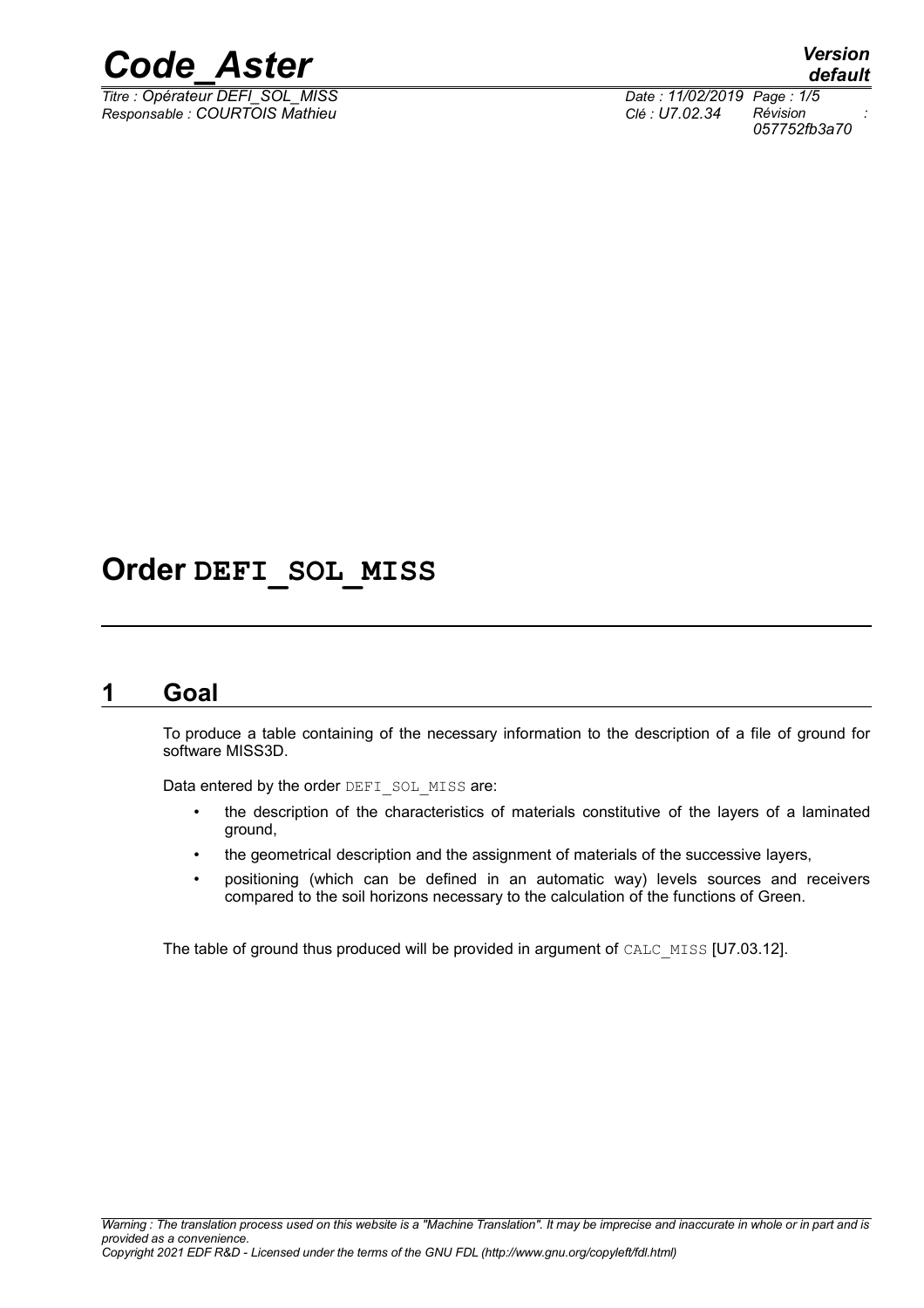# *Code\_Aster Version*

*Responsable : COURTOIS Mathieu Clé : U7.02.34 Révision :*

*Titre : Opérateur DEFI\_SOL\_MISS Date : 11/02/2019 Page : 2/5 057752fb3a70*

## **2 Syntax**

)

tabsol [table] = DEFI\_SOL\_MISS (

 $\blacklozenge$  MATERIAL = F (  $\blacklozenge$  E = Young, [R]  $\bullet$  NAKED = naked , [R]  $\bullet$  RHO = rho,  $[R]$  $\blacklozenge$  AMOR HYST = beta,  $[R]$ ),  $\angle$  SLEEP =  $\frac{F}{\sqrt{F}}$  (THICK  $CK$  = thick,  $[R]$ <br>  $NUME$   $MATE$  = numat,  $[I]$  $\bullet$  NUME MATE = numat,  $[1]$  $\Diamond$  SOURCE = / 'NOT', [DEFECT] / 'YES',<br>'NOT', [DEFECT]  $\Diamond$  RECEIVER = /  $/$  'YES',  $\angle$  SUBSTRATUM =  $\angle$  'NOT', [TXM]  $/$  'YES',  $\bullet$  NUME MATE = numat , [I] ),  $\text{COUCHE\_CAR} = \frac{F}{\lambda}$  (  $\sqrt{20}$  = z0, [R] ♦ HOMOGENEOUS = / 'YES', [TXM] / 'NOT',  $\Diamond$  SURFING = / 'NOT', [DEFECT]  $/$  'YES',  $\bullet$  EPAIS\_PHYS =  $l$ \_thick,  $[l_R]$  $\sqrt[6]{}$  GROUP MA CONTROL = grmapc, [grma] ◊ GRID = e-mail , [grid] If HOMOGENEOUS = 'NOT':  $\bullet$  NUME\_MATE =  $l$ \_numat ,  $[l\ I]$  $\bullet$  NUME MATE SUBSTRATUM = numat,  $[1]$ If SURFING  $=$   $\sqrt{NOT'}$ :  $\begin{array}{cccc} \bullet & / & \text{GROUP\_MA} & = \text{ grma} \end{array}$ , [grma]<br>
/ GROUP NO = grno, [grno] / GROUP NO = grno ,  $[grno]$ ◊ NOMBRE\_RECEPTEUR = /nbrecep, [I] /4, [DEFECT]  $\Diamond$  GROUP MA INTERF = grma, [grma]  $\sqrt{1, E-5}$  = / sheet , [R]<br>
/ 1, E-5, [DEFECT] /  $1, E-5,$ ◊ DECALAGE\_AUTO = / 'YES', [DEFECT]  $/$  'NOT', ),  $\Diamond$  INFORMATION =  $/ 1$ , [DEFECT]  $/2$ . ◊ TITLE = title, [l\_Kn]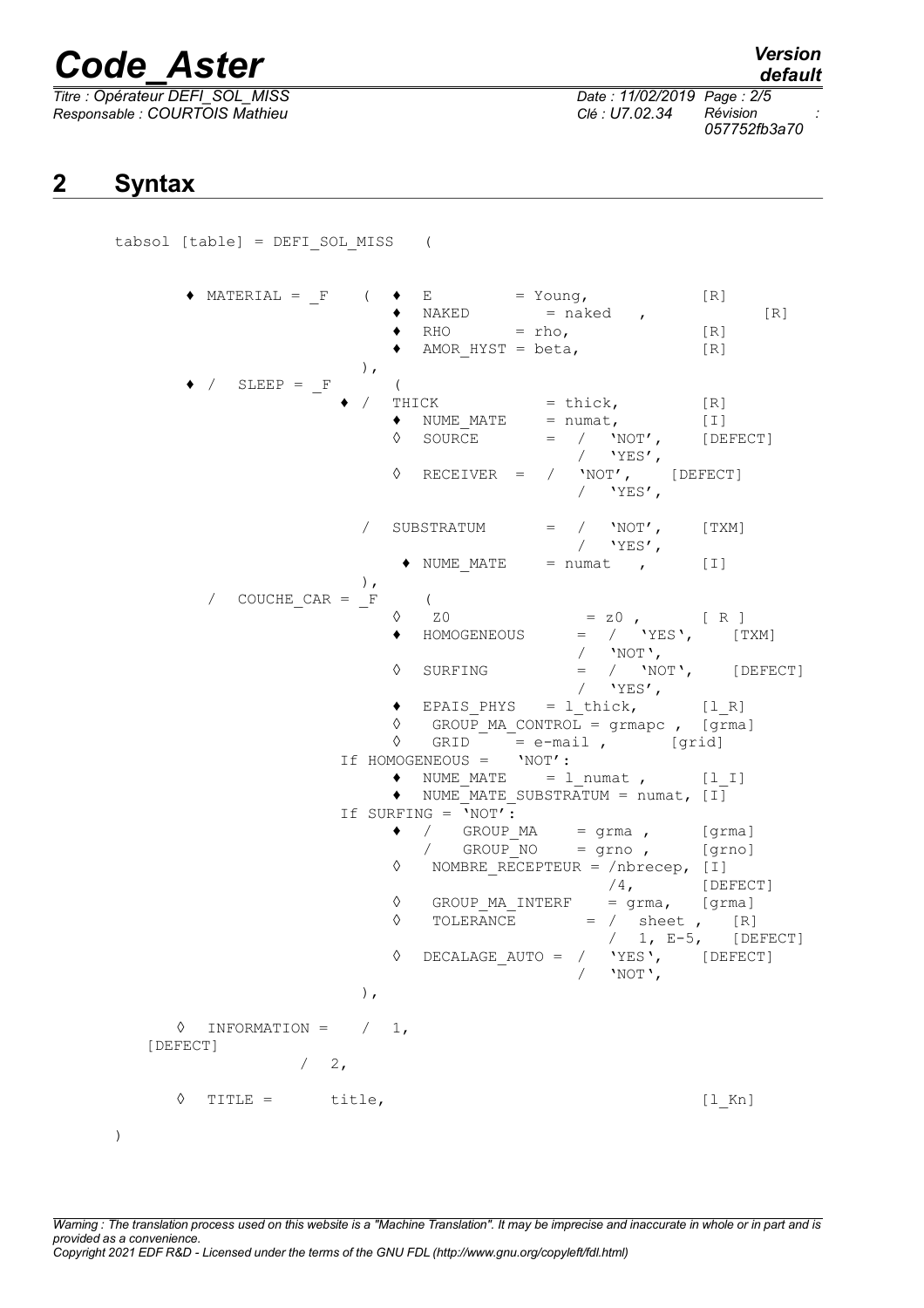# *Code\_Aster Version*

*Titre : Opérateur DEFI\_SOL\_MISS Date : 11/02/2019 Page : 3/5 Responsable : COURTOIS Mathieu Clé : U7.02.34 Révision :*

*057752fb3a70*

# **3 Operands**

## **3.1 Keyword MATERIAL**

MATERIAL

Keyword factor répétable allowing the description of the characteristics of materials constitutive of the layers of a laminated ground, material by material.

The assignment of materials on the various layers is done by the number of occurrence of the keywords factors MATERIAL. It is not allowed to be unaware of certain materials. For example, one cannot use materials 1.2 and 4 pennies SLEEP or COUCHE AUTO, without affecting the occurrence number 3. The order stops in error in this case. On the other hand, one can define 4 materials and use only the first, 1 and 2 for example.

### **3.1.1 Operands E/NU/RHO/AMOR\_HYST**

Allow respectively to define the actual values of Young, the Poisson's ratio modulus, density and damping hysteretic of current material.

## **3.2 Keyword SLEEP**

#### SLEEP

Keyword factor répétable allowing the geometrical description and the assignment of materials sleeps by layer, the possible positioning of a level source and receiver compared to the current soil horizon, which is necessary to the calculation of the functions of Green.

#### **Notice :**

*The description of the layers is done obligatorily in the vertical direction going down*

## **3.2.1 Operand NUME\_MATE**

NUME  $MATE = numat$ 

Number of material in the order of description of the occurrences of the keyword MATERIAL current layer

#### **3.2.2 Operands THICK/SUBSTRATUM**

Either one defines the layer as substratum (SUBSTRATUM=' YES'), in general for the last layer. Either one provides the value thickness of the layer.

### **3.2.3 Operands SOURCE/RECEPTEUR**

Allow to determine whether one respectively positioned a level source and/or receiver at the top of the current layer if 'OUI'.

## **3.3 Keyword COUCHE\_CAR**

COUCHE\_CAR

Keyword factor single allowing automated definition of the soil horizons, in parallel of the manual mode of the keyword SLEEP.

## **3.3.1 Operand Z0**

*Warning : The translation process used on this website is a "Machine Translation". It may be imprecise and inaccurate in whole or in part and is provided as a convenience. Copyright 2021 EDF R&D - Licensed under the terms of the GNU FDL (http://www.gnu.org/copyleft/fdl.html)*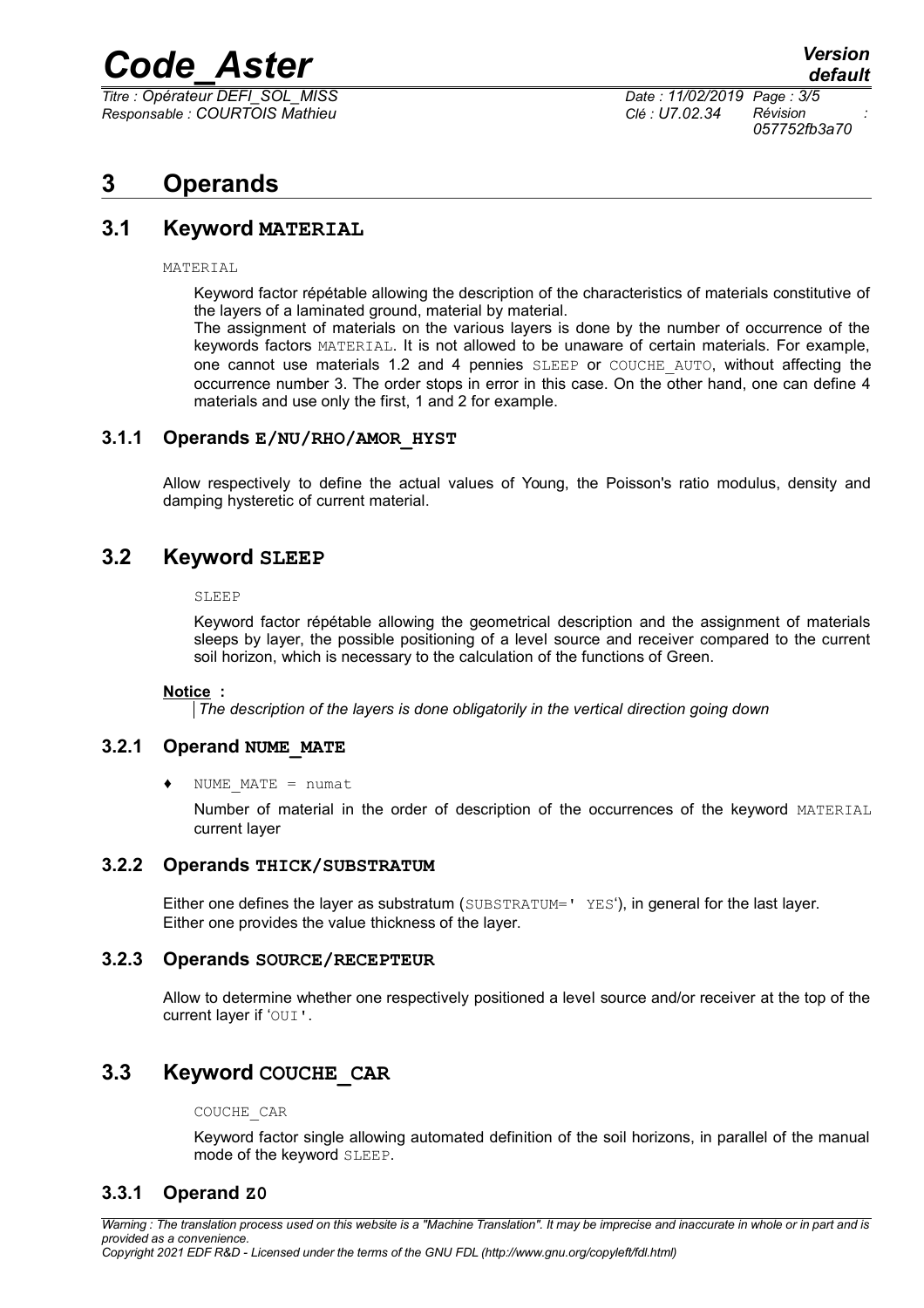*Responsable : COURTOIS Mathieu Clé : U7.02.34 Révision :*

*057752fb3a70*

 $\lozenge$   $\lozenge$  ZO =  $z0$ 

Vertical dimension of free surface (argument identical to that of CALC\_MISS [U7.03.12]). If one do not inform its value, then the operator will detect the vertical dimension highest of GROUP NO/GROUP MA, in agreement with GROUP MA INTERF if it is defined.

## **3.3.2 Operand HOMOGENEOUS**

 $HOMOGENEOUS$  = / 'YES',  $/$  'NOT',

This keyword makes it possible to specify if the ground is homogeneous or not. In the second case, it is obligatorily necessary to define the stratification of ground with the operands NUME MATE/EPAIS PHYS and the material of the substratum (homogeneous and semi-infinite soil horizon lowest) with NUME MATE SUBSTRATUM . The number of values of EPAIS PHYS must be coherent with that of NUME  $\overline{MATE}$  : each layer must have an associated material, therefore if there are N layers (thus N values in the list of realities of EPAIS PHYS) then the list of entireties of NUME\_MATE must be also length N.

In the homogeneous case, one will take first material of the keyword MATERIAL and there remains right to define the position of the substratum with EPAIS PHYS who will contain only one value. In the case of an inserted foundation, the substratum must be positioned low than the base of the foundation.

## **3.3.3 Operand SURFING**

 $\Diamond$  SURFING = / 'NOT', [DEFECT]  $/$  'YES',

D allows'to indicate if the foundation is surface or not. If it is not it, then it is also necessary to define certain operands as GROUP\_MA or GROUP\_NO who will allow to define the side underlayers of ground. In the surface case, these operands do not have a direction, as well as others: NOMBRE\_RECEPTEUR, TOLERANCE, DECALAGE AUTO, GROUP MA INTERF ET GRID.

## **3.3.4 Operand EPAIS\_PHYS**

D allows'to indicate the thickness of the soil horizons. In the case of a homogeneous ground it is just used to position the substratum (which must be under the point low of the foundation).

## **3.3.5 OperandS NUME\_MATE/NUME\_MATE\_SUBSTRATUM**

Allowstent to associate a material (according to its number in the order of description of the occurrences of the keyword MATERIAL) with each soil horizon and the substratum.

## **3.3.6 OperandS GROUP\_MA/GROUP\_NO/GRID**

Allowstent to give the group of mesh or group of nodes which will use to define the vertical dimensions of the nodes of the grid of the interface, for the definition of the underlayers of ground, therefore only in the case of an inserted foundation. One recommends the use of GROUP MA because one can then detect if the grid of the foundation is quadratic or linear, which one cannot do with a group of nodes. This detection is important because MISS3D takes into linear account only one discretization: the nodes mediums must thus be been unaware of for the definition of the underlayers of ground and thus the positions of the sources and associated receivers. One must also specify the grid of the model.

## **3.3.7 Operand NOMBRE\_RECEPTEUR**